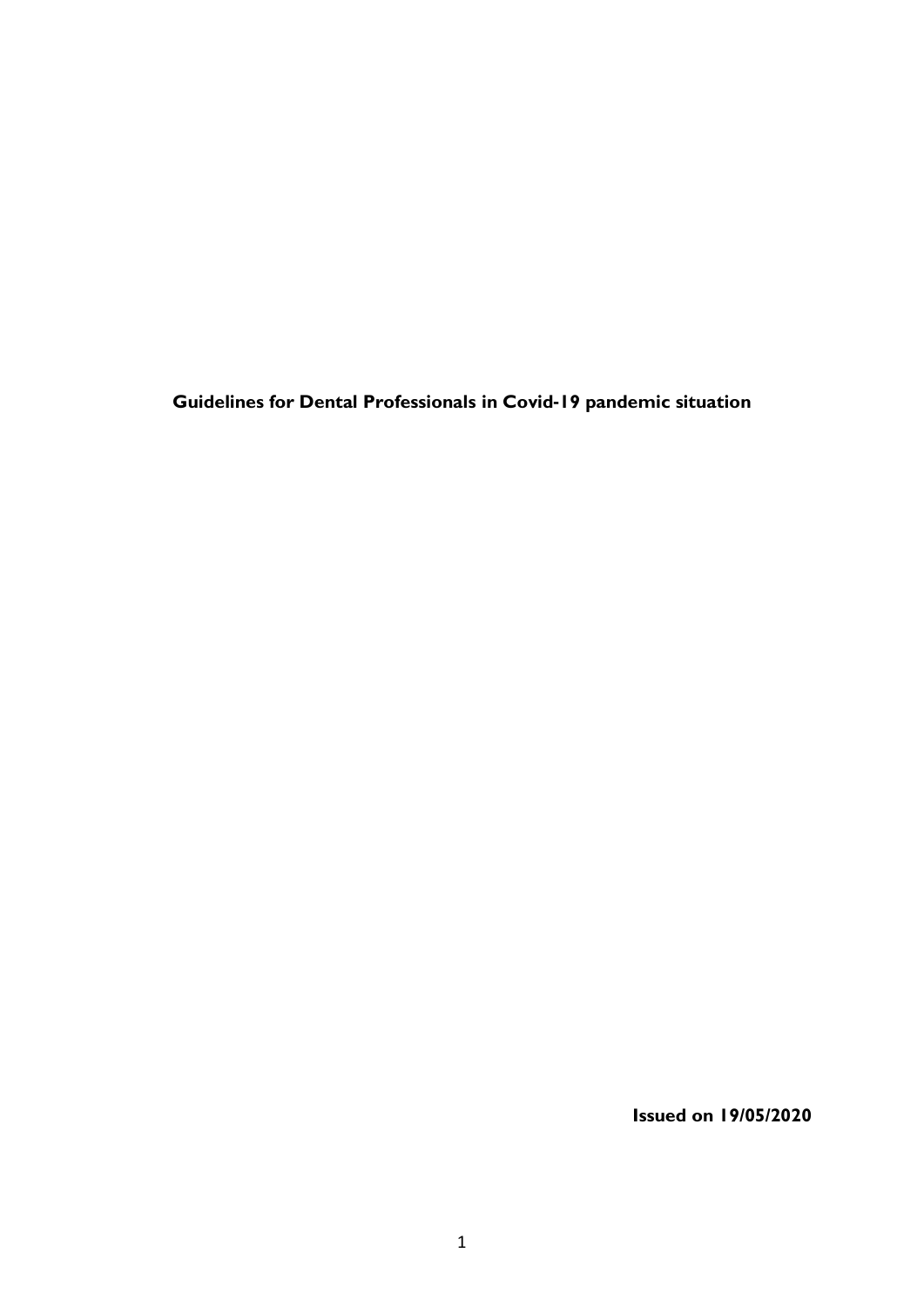# **Prelude/ Background**

In the current COVID 19 pandemic, Dentists, auxiliaries as well as patients undergoing dental procedures are at high risk of cross-infection. Most dental procedures require close contact with the patient's oral cavity, saliva, blood, and respiratory tract secretions. Saliva is rich in COVID 19 viral load. Many patients who are asymptomatic may be carriers. For this reason, it is suggested that all patients visiting a dental office must be treated with due precautions.

Several guidelines have been issued earlier by DCI, IDA and other organizations and hence there is a need to issue unified guidelines.

### **These guidelines address dental services in the country, and cover:**

- Health care workers who are required to attend dental ailments in remote locations in the government sector.
- **•** Dental Surgeons working in PHC/ small towns and different locations.
- **Dental Surgeons working in government and private hospitals set up.**
- **•** Dental surgeons working in cities with solo or multi-speciality practices.

# **Zones and Dental Clinics**

- 1. The dental clinics will remain closed in the CONTAINMENT ZONE; however, they can continue to provide tele triage. Patients in this zone can seek ambulance services to travel to the nearby COVID Dental Facility.
- 2. In the RED ZONE, Emergency dental procedures can be performed.
- 3. The dental clinics in ORANGE AND GREEN ZONE will function to provide dental consults. Dental operations should be restricted to **Emergency** and **Urgent** treatment procedures only.
- 4. All routine and elective dental procedures should be deferred for a later review until new policy/guidelines are issued.
- 5. Due to the high risk associated with the examination of the oral cavity, oral cancer screening under National Cancer Screening program should be deferred until new policy**/**guidelines are issued**.**

# **List of Emergency and Urgent Dental Procedures**

The clinical conditions of dental origin, which require priority care but do not increase the patient's death risk are categorised as URGENT and which increase the patient's death risk are categorised as EMERGENCY (Table 1).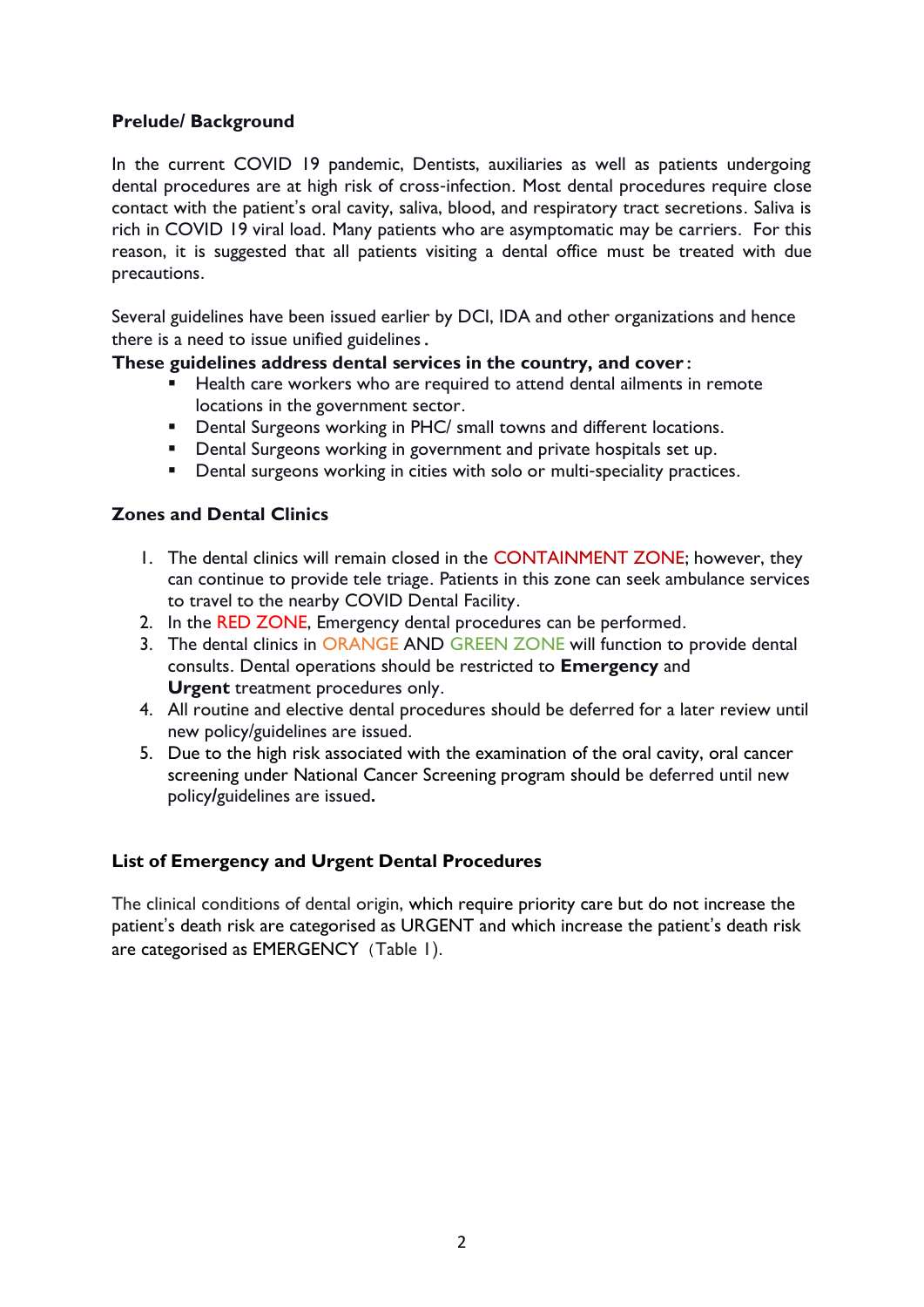# **Table1: Dental Proceduresfor asymptomatic for COVID**

|                     | Clinical condition/ Procedures                                                                                                                                                              | <b>Risk Level</b>    |
|---------------------|---------------------------------------------------------------------------------------------------------------------------------------------------------------------------------------------|----------------------|
| Emergency<br>Dental | Fast spreading infections of facial spaces/Ludwig<br>Angina/Acute cellulitis of dental origin/Acute<br>Trismus.<br>Should connect with hospital settings emergency<br>settings immediately. | Very high            |
| Procedures          | Uncontrolled bleeding of dental origin.<br>Should connect with hospital settings emergency<br>settings to rule out other causes.                                                            | Very high            |
|                     | Severe uncontrolled dental pain, not responding to<br>routine measures.                                                                                                                     | High                 |
|                     | Trauma involving the face or facial bones.                                                                                                                                                  | Very High            |
|                     | Radiographs like PNS, OPG, CBCT in facial trauma<br>and in medico-legal situations                                                                                                          | High                 |
|                     |                                                                                                                                                                                             |                      |
|                     | <b>Children and adolescents</b>                                                                                                                                                             |                      |
|                     | <b>Acute Pulpitis</b>                                                                                                                                                                       | <b>High</b>          |
|                     | Dental abscess                                                                                                                                                                              | Very High            |
|                     | Dentoalveolar trauma                                                                                                                                                                        | High                 |
|                     | Pain of cavitation needing temporisation                                                                                                                                                    | <b>High</b>          |
|                     | Unavoidable Dental Extractions                                                                                                                                                              | Very High            |
| Urgent /            | Orthodontic procedures (see the section on adults)                                                                                                                                          | Moderate             |
| Procedures          | <b>Adults and Geriatric</b>                                                                                                                                                                 |                      |
|                     | Dental pain of pulpal origin not controlled by Advice,                                                                                                                                      | High                 |
|                     | Analgesics, Antibiotics (AAA)                                                                                                                                                               |                      |
|                     | Acute dental abscess of pulpal / periodontal/ endo-<br>perio origin/ Vertical split of teeth                                                                                                | <b>High</b>          |
|                     | Completion of ongoing root canal treatment (RCT)                                                                                                                                            | High                 |
|                     | Temporization of cavitation in teeth which are<br>approximating pulp but do not need pulp therapy                                                                                           | <b>High</b>          |
|                     | Broken restoration/ fixed prosthesis causing<br>sensitivity of vital teeth/ endangering to pulpitis<br>/significant difficulty in mastication                                               | <b>High</b>          |
|                     | Unavoidable Dental Extractions / Post extraction<br>complications                                                                                                                           | Very High            |
|                     | Already prepared teeth/ implant abutments to<br>receive crowns                                                                                                                              | <b>High</b>          |
|                     | Peri-implant infections endangering stability                                                                                                                                               | <b>High</b>          |
|                     | Pericornitis / Operculetomy                                                                                                                                                                 | High/Moderate        |
|                     | Oral mucosal lesions requiring biopsy                                                                                                                                                       | <b>High</b>          |
|                     | Long-standing cysts and tumours of the jaw with<br>abrupt changes                                                                                                                           | <b>High</b>          |
|                     | Sharp teeth / Trigeminal neuralgia                                                                                                                                                          | Moderate             |
|                     | Orthodontic wire or appliances, piercing or                                                                                                                                                 | Moderate             |
|                     | impinging on the oral mucosa.                                                                                                                                                               |                      |
|                     | Orthodontic treatment causing latrogenic effects<br>Delivery of clear aligners                                                                                                              | Moderate<br>Moderate |
|                     | Patients on skeletal anchorage                                                                                                                                                              | Moderate             |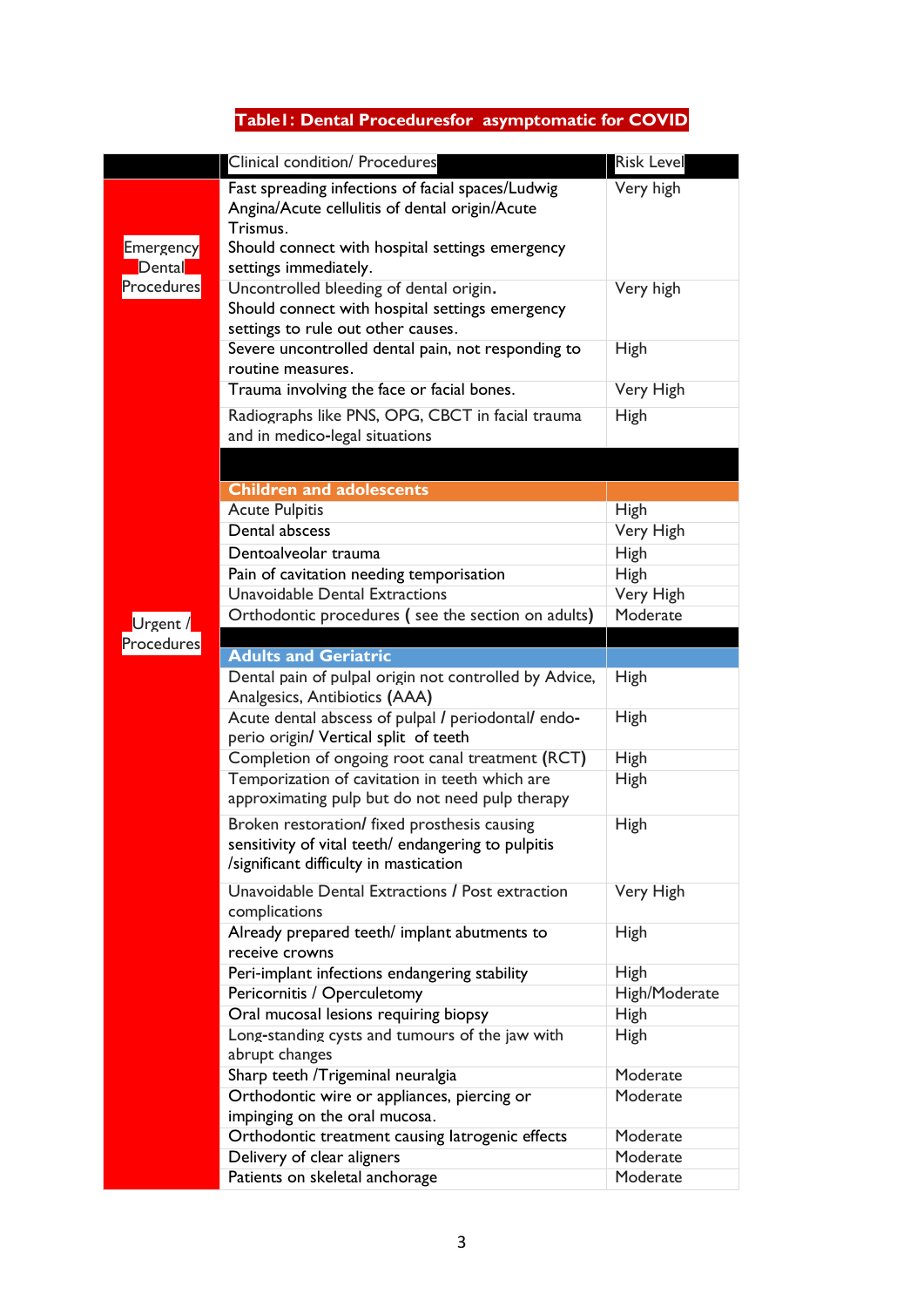|  | Repair of Broken complete dentures                                                                                       | High        |  |
|--|--------------------------------------------------------------------------------------------------------------------------|-------------|--|
|  | Implant prosthesis related issues                                                                                        | <b>High</b> |  |
|  | Oral mucosal infections such as candidiasis                                                                              | <b>High</b> |  |
|  | Oral mucosal lesions showing sudden changes or<br>suspicion of causing severe problems,/ oral cancer<br>requiring biopsy | <b>High</b> |  |
|  |                                                                                                                          |             |  |
|  | <b>Patients with medical conditions</b>                                                                                  |             |  |
|  | Diabetes patients requiring treatment for<br>periodontal conditions                                                      | <b>High</b> |  |
|  | Dental treatment for patients requiring cardiac<br>surgery                                                               | Very high   |  |
|  | Hospitalised patients requiring dental care for acute<br>problems                                                        | Very high   |  |
|  | Patients requiring dental treatment for radiotherapy<br>/oragn transplantation                                           | Very high   |  |
|  |                                                                                                                          |             |  |

**Urgent procedures should be undertaken only after teleconsultation, tele-triage, consent, and through pre-fixed appointment only**

**Also, see suggested modifications required for a clinic set up**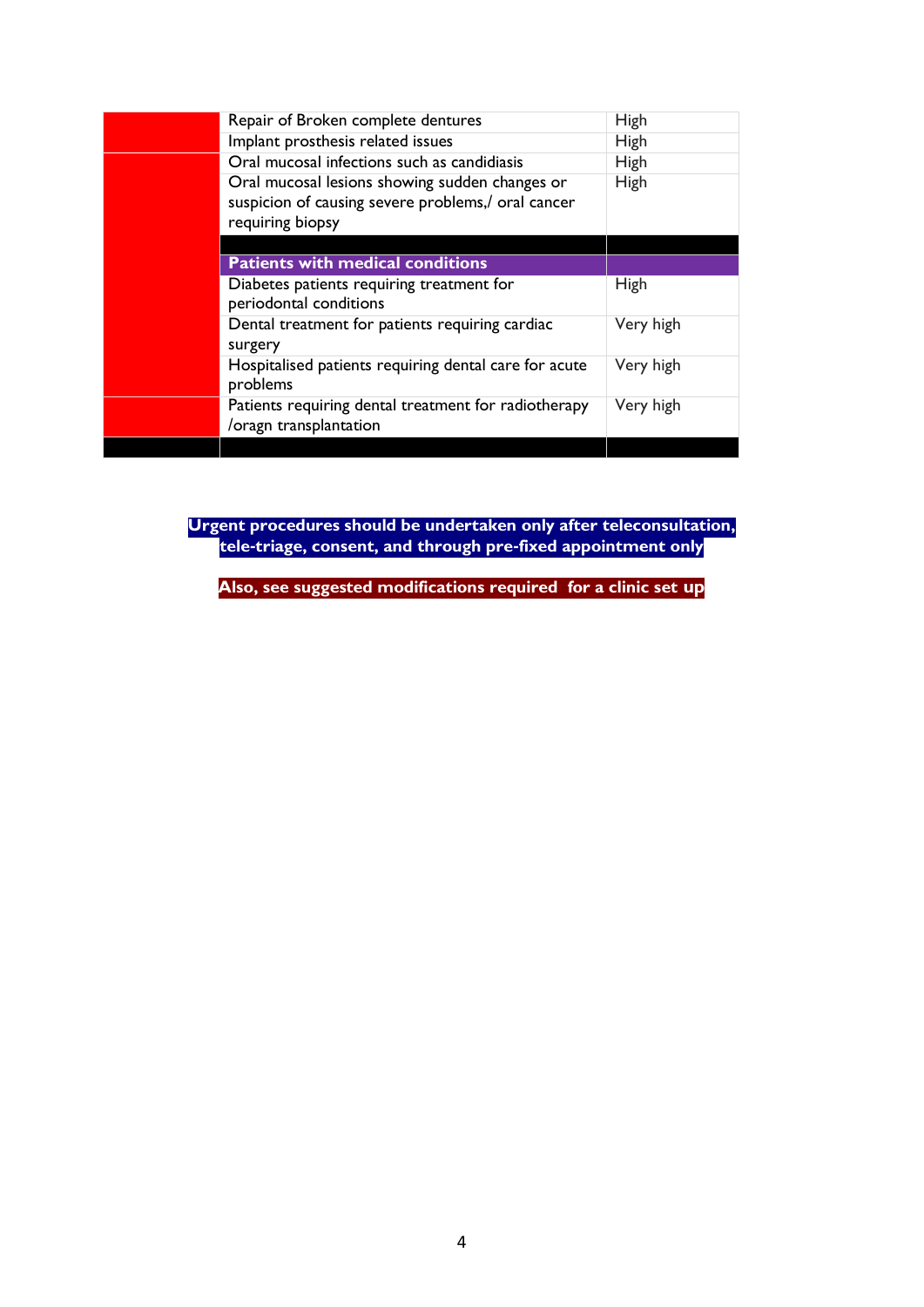### **Modifications required for a dental Clinic setup**

#### **The dental operatories should gear themselves for readiness- Preparatory Phase(I), Implementation Phase(II) and Follow up (III)**

### **Phase I:Preparatory phase for a dental clinic**

### **Doctor and health care prophylaxis against COVID 19.**

### **Testing for the Covid-19 before resuming work in the clinics:**

Health care workers who are asymptomatic and do not fall under the category of being exposed to corona virus infection are not required to undergo a test before resuming to work in the

clinics.https://www.icmr.gov.in/pdf/covid/strategy/[Strategey\\_for\\_COVID19\\_Test\\_v4](https://www.icmr.gov.in/pdf/covid/strategy/Strategey_for_COVID19_Test_v4_09042020.pdf) [\\_09042020](https://www.icmr.gov.in/pdf/covid/strategy/Strategey_for_COVID19_Test_v4_09042020.pdf).pdf

### **Hydroxychloroquine Prophylaxis**

As per the advisory given by the MOHFW dated 22.03.2020, all asymptomatic healthcare workers involved in the care of suspected or confirmed cases of COVID-19 are advised to take HCQ prophylaxis after medical consultation. For further details:-

https://www.mohfw.gov.in/pdf/[AdvisoryontheuseofHydroxychloroquinasprophylaxisforSARS](https://www.mohfw.gov.in/pdf/AdvisoryontheuseofHydroxychloroquinasprophylaxisforSARSCoV2infection.pdf) [CoV2infection](https://www.mohfw.gov.in/pdf/AdvisoryontheuseofHydroxychloroquinasprophylaxisforSARSCoV2infection.pdf).pdf,https://www.icmr.gov.in/pdf/covid/techdoc/[HCQ\\_Recommendation\\_22M](https://www.icmr.gov.in/pdf/covid/techdoc/HCQ_Recommendation_22March_final_MM_V2.pdf) [arch\\_final\\_MM\\_V2](https://www.icmr.gov.in/pdf/covid/techdoc/HCQ_Recommendation_22March_final_MM_V2.pdf).pdf, You may also like to watch video on the same subject on Covid.aiims.edu

### **Dental Clinic**

Ventilation and air quality management in stand-alone dental clinics

- I. Maintain air circulation with natural air through a frequent opening of windows and using an independent exhaust blower to extract the room air into the atmosphere**.**
- II. Avoid the use of a ceiling fan while performing procedure**.**
- III. Place a table fan behind the operator and let the airflow towards the patient**.**A strong exhaust fan to be so located to create a unidirectional flow of air away from the patient**.**
- IV. The window air condition system/ split AC should be frequentlyserviced, and filters cleaned.
- V. Use of indoor portable air cleaning system equipped with HEPA filter and UV light may be used**.**

**In central AC buildings, on-recirculatory system**: Blocking off the return air vents in the patient area will temporarily stop air circulation provided AHU will have provision to receive adequate outdoor air supply. Allow fresh air into rooms by opening of windows or doors slightly.

**(**https://mes.gov.in/sites/default/files/COVID%2019%[20GUIDELINES](https://mes.gov.in/sites/default/files/COVID%2019%20GUIDELINES%20FOR%20OPERATION%20OF%20AIR%20CONDITIONING%20VENTILATION%20SYSTEM%20DT%2028%20APR%202020_1.pdf)%20FOR%20OPERAT ION%20OF%20AIR%[20CONDITIONING](https://mes.gov.in/sites/default/files/COVID%2019%20GUIDELINES%20FOR%20OPERATION%20OF%20AIR%20CONDITIONING%20VENTILATION%20SYSTEM%20DT%2028%20APR%202020_1.pdf)%20VENTILATION%20SYSTEM%20DT%2028 %20APR%202020\_L.pdf)

# **Clinic entrance, reception and waiting**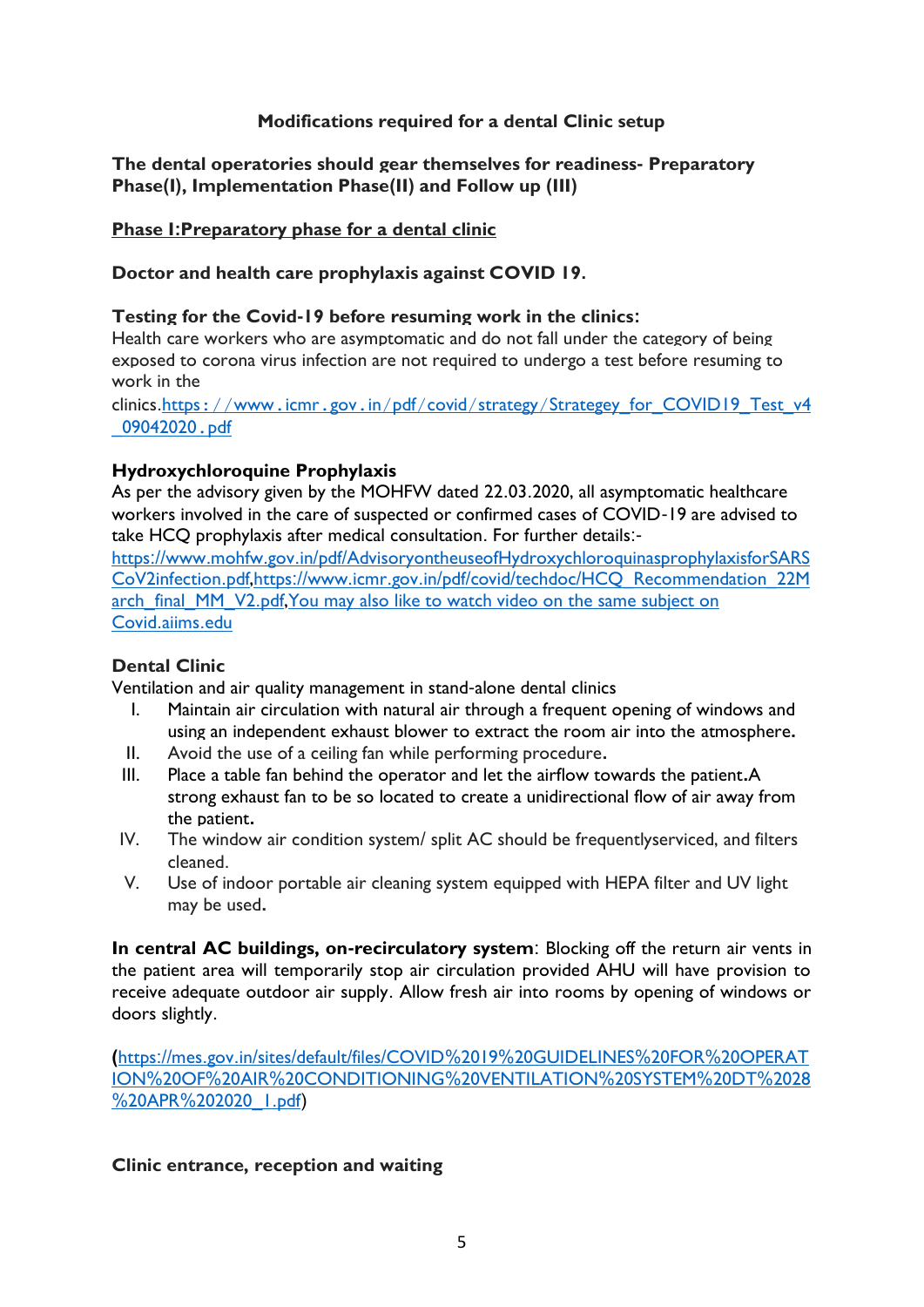Display visual alerts at the entrance of the facility and in strategic areas (e.g., waiting areas or elevators) about respiratory hygiene, cough etiquette, social distancing and disposal of contaminated items in trash cans.

Install glass or plastic barrier at the reception desk, preferably with a two-way speaker system.

Ensure availability of sufficient three-layer masks and sanitisers and paper tissue at the registration desk, as well as nearby hand hygiene stations.

Distant waiting chairs, preferably a meter apart.

All areas to be free of all fomite such as magazines, toys, TV remotes or similar articles.

Cashless/contactless payment methods are preferred.

A bin with lid should be available at triage where patients can discard used paper tissues.

#### **Changing Room**

Changing room to be available for staff and all workers to wear surgical top and pyjama and clinic shoes

Dedicated area for donning and doffing of PPE.

#### **Dedicated area for sterilisation**

A dedicated and trained person should be available to undertake Transport, Cleaning, Drying, Packing, Sterilisation, Storage and Testing the quality of sterilisation as per the standard guidelines and manufacturer's instructions.

Sufficient and dedicated space for storage of additional items of PPE and sterilisation and disinfection instruments and chemicals must be ensured.

#### **Washrooms**

Sensor taps or taps with elbow handles

Do not use towels, Paper towels are preferred

#### **Equipment and instrumentation**

- I. Fumigation systems
- II. High volume extra oral suction
- III. The indoor air cleaning system
- IV. The dental chair water lines should be equipped with ant retraction valves n valves
- V. Used hand pieces with anti-retraction valves only
- VI. Chemicals required for disinfection
- VII. Appropriate PPE and ensure it is accessible to HCW.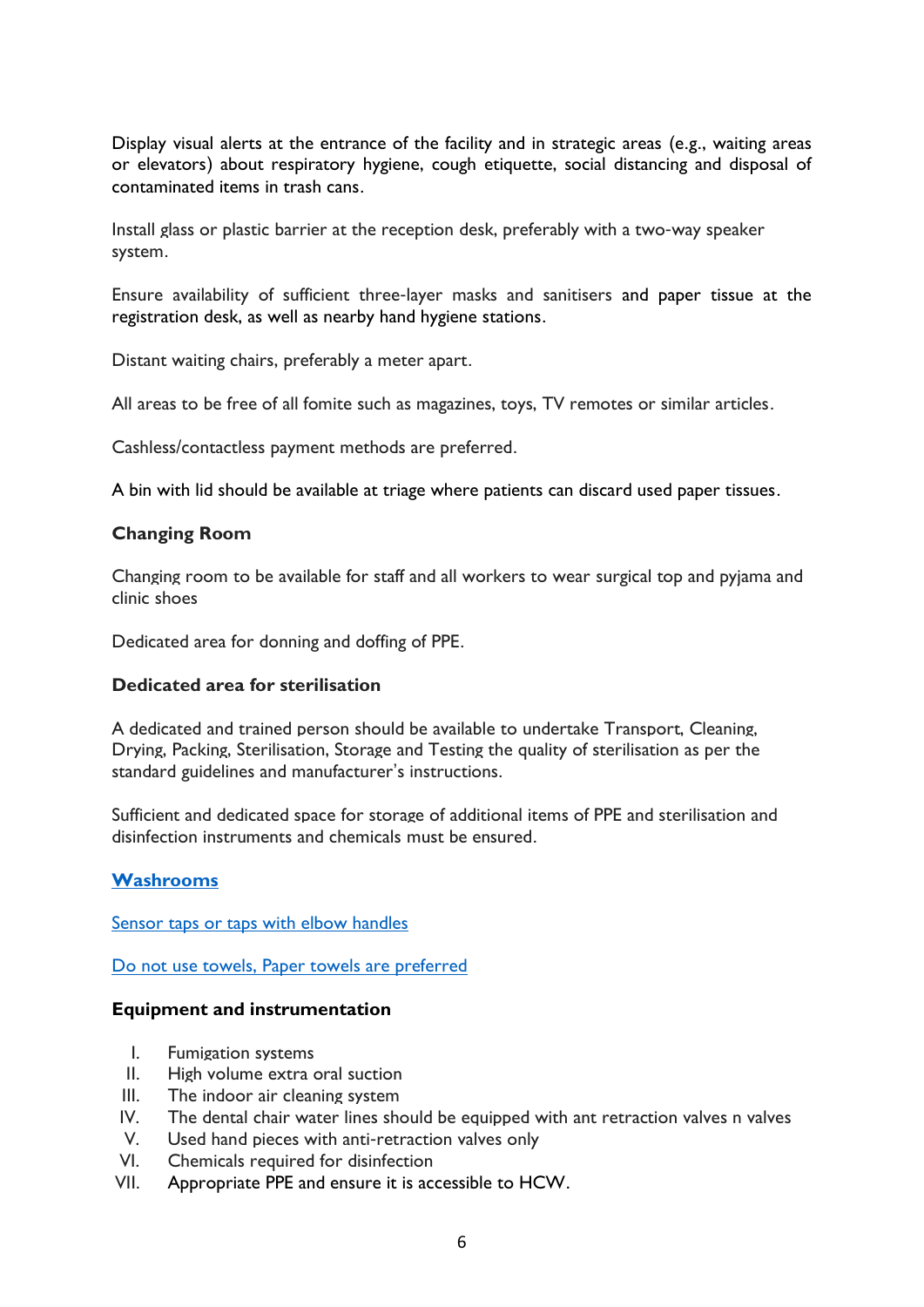VIII. Maintain a supply of all consumables related to PPE, Sterilisation and Disinfection

# **Training of Healthcare Workers (HCWs)**

- I. Train administrative personnel working in the reception of patients on hand hygiene, social distancing, use of facemask, for them and incoming patients.
- II. Educate all HCW on proper selection and use of PPE. They may require psychological support and morale-boosting to maintain their level of confidence and strict adherence of guidelines.
- **III.** Staff should rotate more frequently, preferably, should avoid long working hours, should ensure proper nutrition and sleep.
- **IV.** All staff and dentist must use surgical attire in the dental office, and all personal clothing should be avoided.

(https://www.cdc.gov/oralhealth/[infectioncontrol](https://www.cdc.gov/oralhealth/infectioncontrol/summary-infection-prevention-practices/standard-precautions.html)/summary-infection-preventionpractices/standard-[precautions](https://www.cdc.gov/oralhealth/infectioncontrol/summary-infection-prevention-practices/standard-precautions.html).html)

# **Hand hygiene:**

# **A**s per the WHO guidelines :

https://www.who.int/gpsc/5may/[Hand\\_Hygiene\\_Why\\_How\\_and\\_When\\_Brochure](https://www.who.int/gpsc/5may/Hand_Hygiene_Why_How_and_When_Brochure.pdf).p [df](https://www.who.int/gpsc/5may/Hand_Hygiene_Why_How_and_When_Brochure.pdf)

# **Donning and Doffing of PPE**:

- a. https://www.cdc.gov/[coronavirus](https://www.cdc.gov/coronavirus/2019-ncov/hcp/using-ppe.html)/2019-ncov/hcp/using-ppe.html
- b. https://covid.aiims.edu/personal-protective-equipment-covid-19-[preparedness](https://covid.aiims.edu/personal-protective-equipment-covid-19-preparedness/)/

### **Use of N -95 masks/Guidelines for extended use link:**

a.https://www.cdc.gov/niosh/topics/hcwcontrols/[recommendedguidanceextuse](https://www.cdc.gov/niosh/topics/hcwcontrols/recommendedguidanceextuse.html).html b. https://covid.aiims.edu/using-personal-[protection](https://covid.aiims.edu/using-personal-protection-n95-masks-given-to-health-care-workers-at-aiims/)-n95-masks-given-to-health-care[workers](https://covid.aiims.edu/using-personal-protection-n95-masks-given-to-health-care-workers-at-aiims/)-at-aiims/

**Standard Precautions:**https://www.cdc.gov/oralhealth/[infectioncontrol](https://www.cdc.gov/oralhealth/infectioncontrol/summary-infection-prevention-practices/standard-precautions.html)/summaryinfection-prevention-practices/standard-[precautions](https://www.cdc.gov/oralhealth/infectioncontrol/summary-infection-prevention-practices/standard-precautions.html).html

# **Disinfection of Dental Clinic**

COVID-19 virus can potentially survive in the environment for several hours/days. Premises and areas potentially contaminated with the virus to be cleaned before their re-use.Remove the majority of bioburden, and disinfect equipment and environmental surfaces.

### **Environment and Surface Disinfection:**

**Floors:** 2 Step Cleaning Procedure (Detergent and freshly prepared 1% sodium hypochlorite with a contact time of 10 minutes. Mop the floor starting at the far corner of the room and work towards the door. Frequency: after any patient/ major splash or two hourly.

**Rest of the surfaces:**Freshly prepared 1% sodium hypochlorite (Contact Time: 10 minutes). Damp dusting should be done in straight lines that overlap one another. Frequency: before starting daily work, after every procedure and after finishing daily work.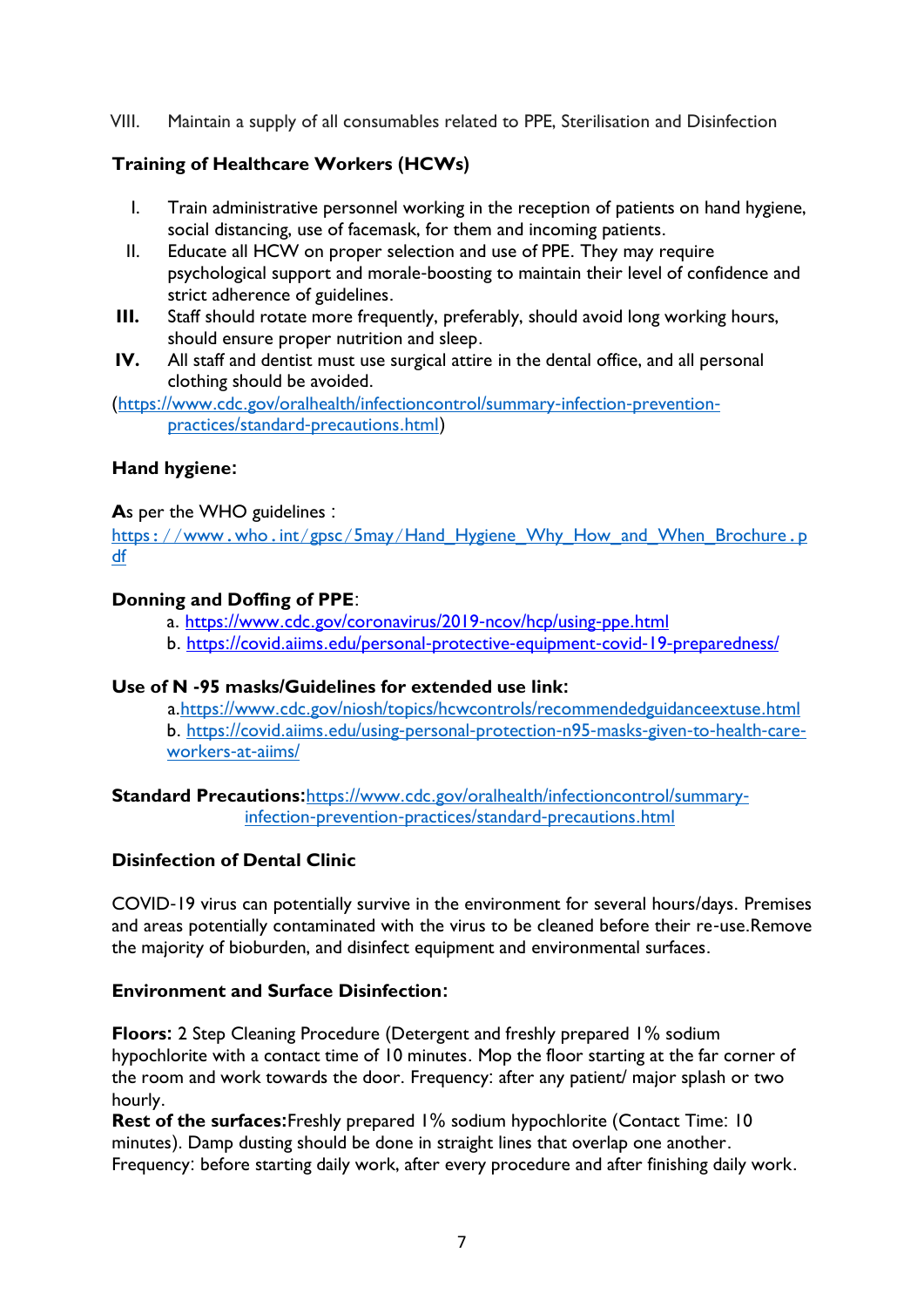**Delicate Electronic equipment** Should be wiped with alcohol-based rub/spirit (60-90% alcohol) swab before each patient contact.

# **Phase II Implementation Phase**

# **Tele-consult Tele-screening**

- I. Telephone screening is encouraged as the first point of contact between the patient and the dentist or reception office is encouraged.
- II. Current medical history and past history particularly pertaining to symptoms of Severe Acute Respiratory Illness (fever AND cough and/or shortness of breath) or All symptomatic ILI (fever, cough, sore throat, runny nose) must be analysed.
- III. Any positive responses to either of the questions should raise concern, and care should be postponed for 3weeks except in dental emergencies.
- IV. Encourage all to download the Arogya Setu App.

# **Dental history and remote TRIAGE**

- I. Obtain m Oral Health(Mobile Phone-based Oral Health) screening about dental history and try to manage problems with advice and analgesics and local measures.
- II. Clinics can evolve a web-based form which can also include a consent form.
- III. Comprehend dental treatment according to the urgency of the required treatment and the risk and benefit associated with each treatment.
- IV. Only pre-appointed patients should be entertained in the clinic whose history, problems and procedures are already identified to some extent through previous telephone and remote electronic or web-based systems.

# **What can patients do before arrival at a dental clinic?**

- I. Minimise or eliminate wearing a wrist watch, hand and body jewellery and carrying of additional accessories bags etc.
- II. Use their own wash rooms at home to avoid the need of using toilets at the dental facility.
- III. Have a mouth wash rinse with 10 ml of the 0.5% solution of PVP-I solution (standard aqueous PVP-I antiseptic solution based mouthwash diluted 1:20 with water). Distribute throughout the oral cavity for 30 seconds and then gently gargle at the back of the throat for another 30 seconds before spitting out.
- IV. Wear a facemask during transport and before entering the premises.
- V. Have the body temperature checked and use a sanitiser on the entrance.
- VI. Patients consent and declaration to be obtained in a physical print out or electronic system.
- VII. Maintain social distance.

# **Protocols of patient handling in the clinic area**

For appointments that do not result in aerosols, and need examination only wear a triple layer surgical mask and protective eyewear/face shield and gloves.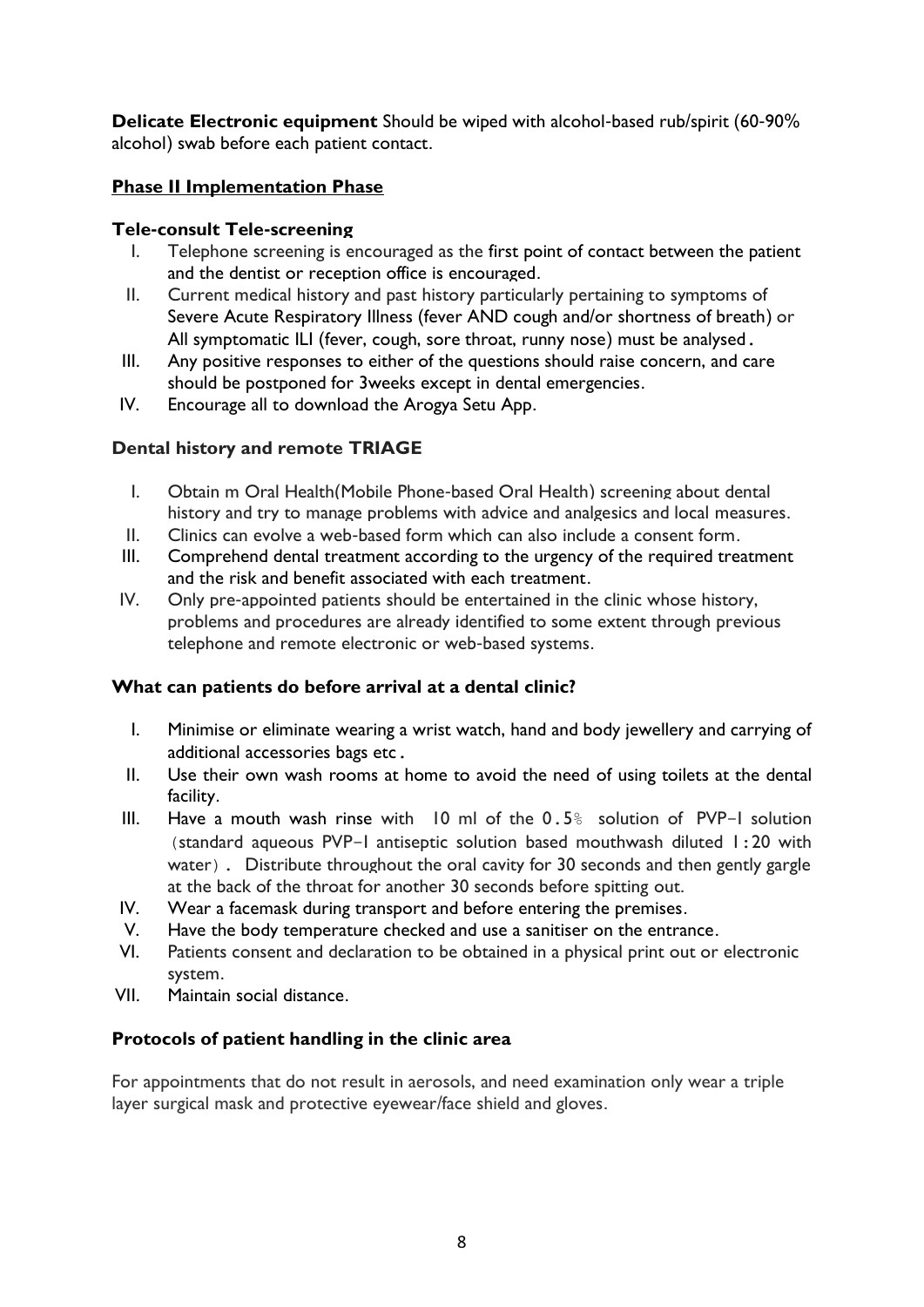Wear N95 face masks, protective eyewear/face shields and gloves along with coverall for High Risk and very high-risk procedures.To increase the shelf life of N95 masks, you may cover them with a surgical mask and discard only the surgical mask after use.

When examining patients with moderate risks the treating doctor will require all PPE as high risk except that the coveralls can be substituted with surgical gowns.

Practice non-aerosol generating procedures.

Use of rubber dam is encouraged.

The 4-handed technique is beneficial for controlling the infection. **Patient discharge protocol** 

- I. The patient drape will be removed by the assistant, and the patient is asked to perform hand wash and guided out of the clinic towards reception and handed back his foot wears and belongings.
- II. The procedures and prescription is recorded only after doffing the PPE.
- **III.** Patient to perform hand hygiene and to be provided with review /follow up instructions.

# **Patient turn around and disinfection protocol**

- I. After the patient leaves the treatment room, the Assistant will collect all hand instruments immediately, rinse them in running water to remove organic matter and as per standard sterilisation protocol.
- II. All 3 in 1 syringe, water outlets, hand piece water pipelines, etc. should be flushed with the disinfectant solution for 30-40 seconds.
- III. Remove water containers and wash them thoroughly and disinfect with 1% sodium hypochlorite using clean cotton/ gauge piece and then fill with fresh 0.01% sodium hypochlorite solution and attach back to the dental chair.
- IV. Then, disinfect the Dental Chair along with all the auxiliary parts within 3 feet of distance using 1% sodium hypochlorite and clean and sterilised cotton/gauge piece using inner to outer surface approach and leave for drying**.** New cotton/ gauge piece should be used for every surface. The areas include:
	- a. Patient sitting area and armrests
	- b. Dental chair extensions including water outlets, suction pipe, hand piece connector, 3 in 1 syringe, etc.
	- c. Dental light and handle
	- d. Hand washing area slab and tap nozzle
	- e. Clinic walls around the dental chair and switchboards
	- f. Hand washing area slab and tap nozzle
- V. Hand pieces should be cleaned using a hand piece cleaning solution to remove debris, followed by packing in the autoclave pouches for autoclaving. Record to be maintained for the same.
- VI. IMPRESSIONS will be thoroughly disinfected before pouring or sending to the laboratory using an appropriate disinfectant.